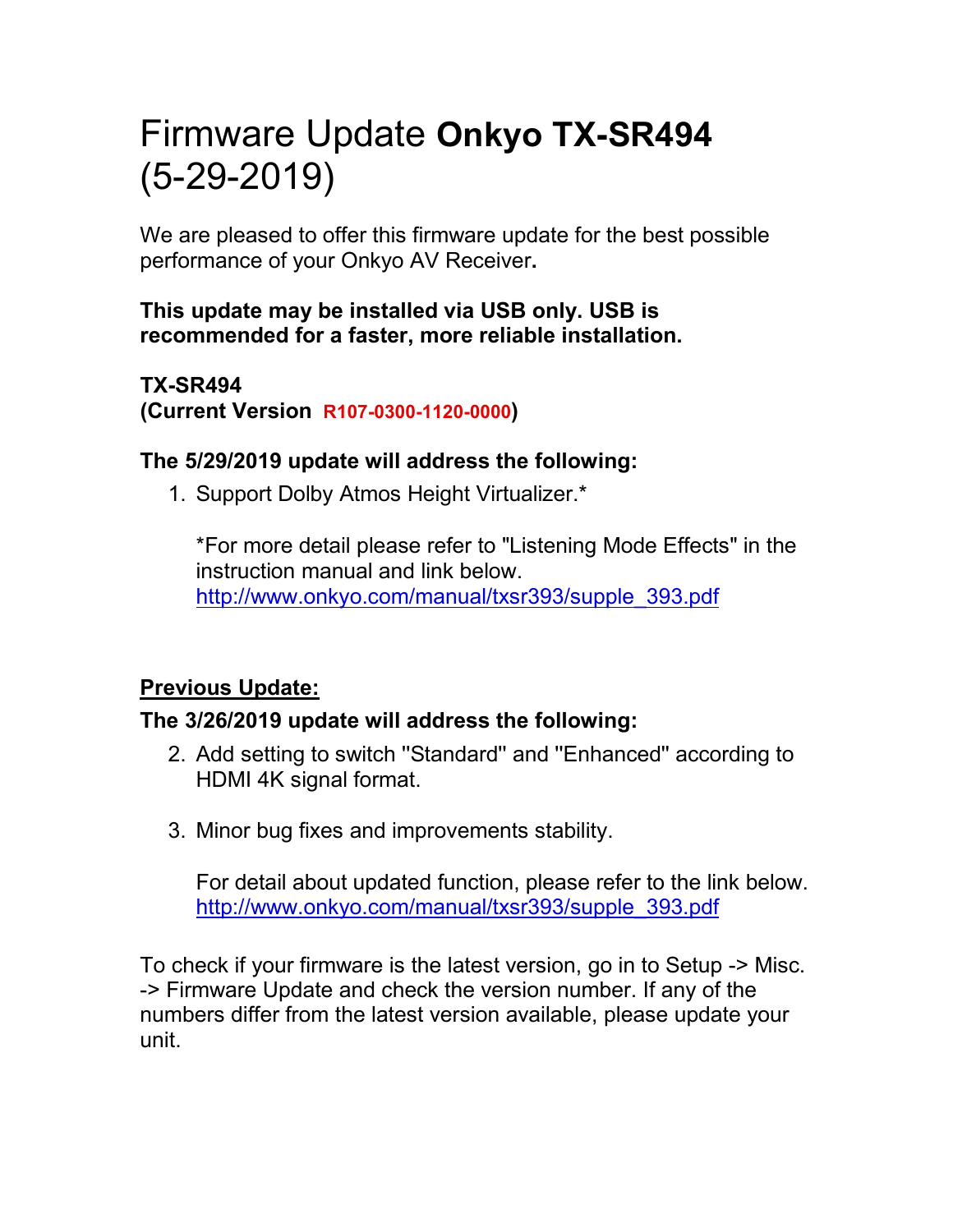# *Update via USB storage*

Note: Please remove the wired/wireless connection before updating through USB. Please prepare a USB storage device such as a USB flash memory stick. You need at least 128 MB of available space to update the firmware. Please unpack the ZIP file onto an empty USB Stick that has been formatted with the FAT file system.

We hope you enjoy the improved functionality this update provides to your AV Receiver.

#### **Precautions for the Firmware Update**

Please read the update instructions carefully before beginning. The firmware update should take up to 30 minutes. Once the update begins, don't turn off the power supply to the A/V receiver until it is time to restart it.

Depending on the conditions of the network, a firmware update via a network may take more than one hour or even fail to finish. If the update is not completed within two hours, turn off the power supply by pushing the ON/STANDBY button and then try updating again from the beginning.

Updating the firmware and adjusting the settings will be done automatically, but may take some time to complete. Please follow the procedures as instructed when you update. Note that the update may fail, or cause problems for your A/V receiver, if you do any of the following:

- Pull out the A/V receiver's power cord;
- Interrupt the power supply to the A/V receiver (e.g. if the breaker is tripped or if there is an electrical outage);
- Insert or remove the LAN cable from a device in your network when updating over a network;
- Insert or remove a USB memory device from the A/V receiver when updating via USB;
- Operate components connected to the A/V receiver via HDMI, such as a TV or a recording device.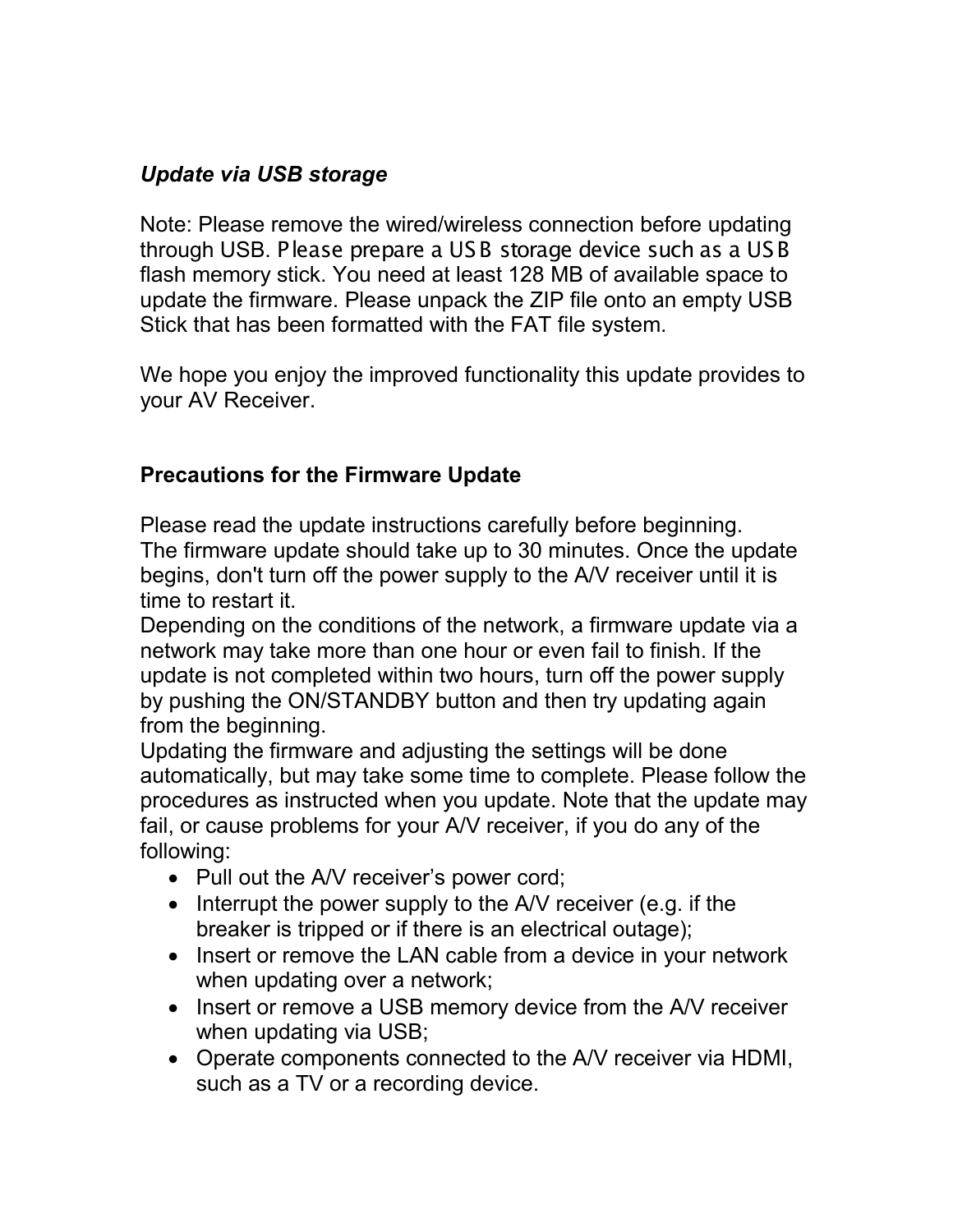If your A/V receiver is damaged for any of the reasons above, an Onkyo service center will repair the unit for a fee.

If you see "No Update" on the front panel immediately after you have started the firmware update process, you have the latest firmware. In this case it is not necessary to do this update.

# How to prepare the USB Memory Device:

 $OneD$ 

- 1. Download the zipped firmware update file and save to the Desktop of your computer. [http://download.onkyo.com/AVR002C/ONKAVR002C\\_R107.zip](http://download.onkyo.com/AVR002C/ONKAVR002C_R107.zip)
- 2. Right click on the file and select "Extract All" and place the extracted folder on the Desktop of your computer:

|                                                                                                                      | Extract All<br>Scan with Microsoft Security Essentials<br>Open with<br>Restore previous versions<br>Send to<br>Cut |                                                     |                                                                     |                                                                                                                                                |                                                                                                                                                          |
|----------------------------------------------------------------------------------------------------------------------|--------------------------------------------------------------------------------------------------------------------|-----------------------------------------------------|---------------------------------------------------------------------|------------------------------------------------------------------------------------------------------------------------------------------------|----------------------------------------------------------------------------------------------------------------------------------------------------------|
|                                                                                                                      | Copy<br>Create shortcut<br>Delete<br>Rename                                                                        |                                                     |                                                                     |                                                                                                                                                |                                                                                                                                                          |
| Extract Compressed (Zipped) Folders                                                                                  | <b>Properties</b>                                                                                                  | $\mathbf{x}$                                        | $\bullet$<br>File Edit View Tools Help                              | 1 ONKAVR000D_00EAEA00  1 ONKAVR000D_00EAEA00EAEAEA_120 →<br>$\mathbf{v}$ $\mathbf{t}_{\mathbf{P}}$                                             | $  x$<br>Search ONKAVR000D_00EAEA00EAEA Q                                                                                                                |
| Select a Destination and Extract Files                                                                               |                                                                                                                    | Burn<br>New folder<br>Organize $\blacktriangledown$ |                                                                     | $E - 7$                                                                                                                                        |                                                                                                                                                          |
| Films will be extracted to this folds.<br>AVR000D_00EAEA00EAEAEA_120<br>Browse<br>Show extracted files when complete |                                                                                                                    |                                                     | sktop<br>≖<br><b>Downloads</b><br><b>Recent Places</b><br>Libraries | $\blacktriangle$<br>Name<br>AVROOOD_Release<br>ONKAVR000D_00EAEA00EAEAEA.of1<br>ONKAVR000D_00EAEA00EAEAEA.of2<br>ONKAVR000D_00EAEA00EAEAEA.of3 | Date modified<br>T<br>4/26/2013 10:36 AM F<br>6/14/2012 9:42 PM<br>$\mathbf{C}$<br>6/14/2012 9:44 PM<br>$\mathbf C$<br>6/14/2012 9:47 PM<br>$\mathbf{C}$ |
|                                                                                                                      |                                                                                                                    |                                                     | Documents<br>$\triangle$ Music<br>Pictures<br>Videos                |                                                                                                                                                | Select a file to<br>preview.                                                                                                                             |
|                                                                                                                      |                                                                                                                    |                                                     | <b>R</b> Homegroup<br>Computer<br>Local Disk (C:)                   | $+ +$<br>$\mathbf{m}$                                                                                                                          |                                                                                                                                                          |
|                                                                                                                      |                                                                                                                    | Extract<br>Cancel                                   | 4 items<br>4 items                                                  |                                                                                                                                                |                                                                                                                                                          |
|                                                                                                                      |                                                                                                                    |                                                     |                                                                     |                                                                                                                                                |                                                                                                                                                          |

- 1. Connect the USB Memory Device to the USB port of your computer and copy the **contents of the unzipped/extracted folder** onto your USB Memory Device.
- 2. Safely eject the USB Memory Device from your computer.